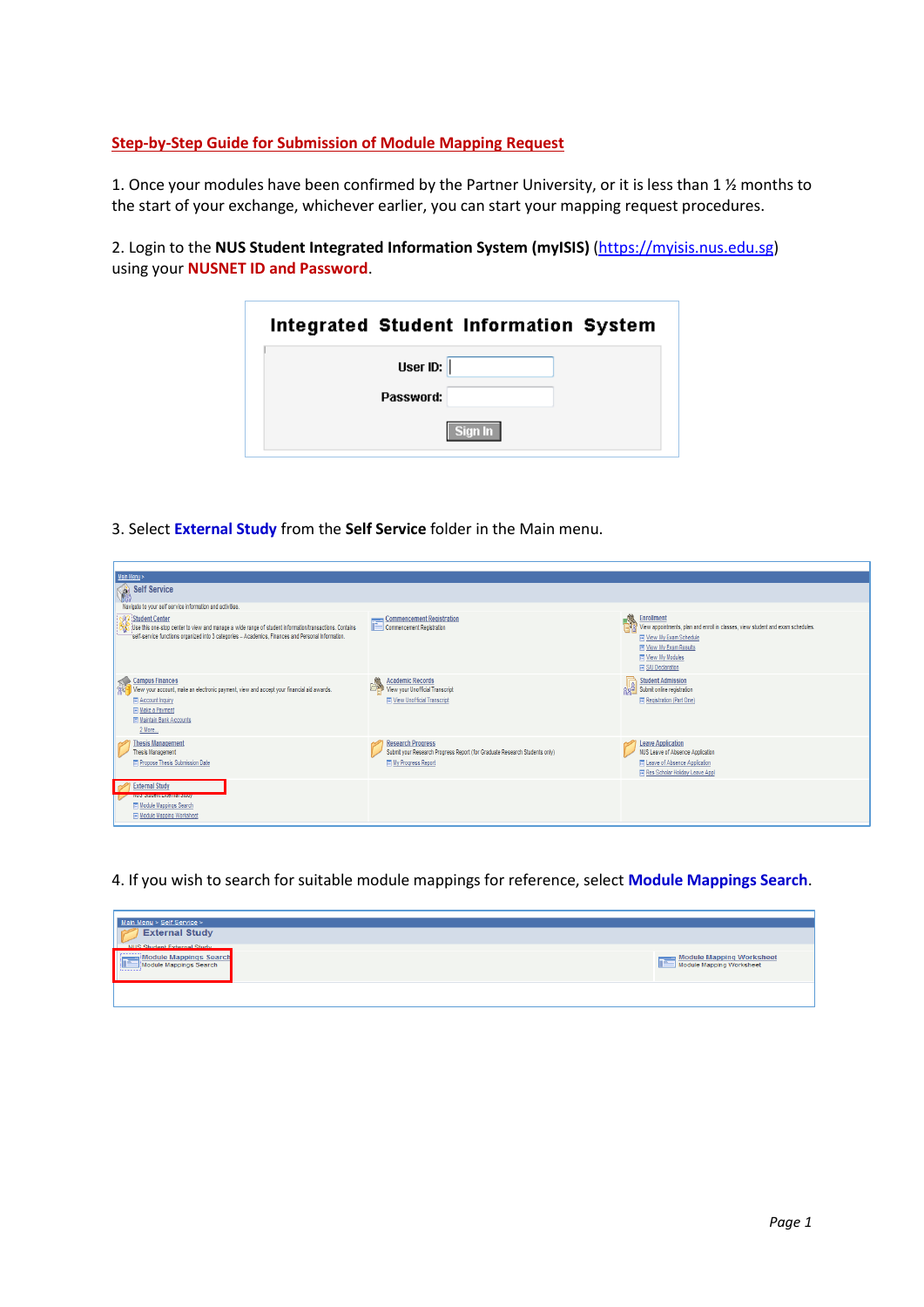5. Select the appropriate Faculty and Partner University using  $\alpha$  button:

|                               | <b>Module Mappings Search</b>                                                                               |                               |                               |                                          |  |                               |                                          |                |                                 |                                                  |                              |                                 |                                                        |                                                   |
|-------------------------------|-------------------------------------------------------------------------------------------------------------|-------------------------------|-------------------------------|------------------------------------------|--|-------------------------------|------------------------------------------|----------------|---------------------------------|--------------------------------------------------|------------------------------|---------------------------------|--------------------------------------------------------|---------------------------------------------------|
|                               | For specific search, please provide the search parameters below before clicking on 'Fetch Mappings' button. |                               |                               |                                          |  |                               |                                          |                |                                 |                                                  |                              |                                 |                                                        |                                                   |
| <b>Faculty:</b>               | $002$ Q                                                                                                     | <b>NUS Business School</b>    |                               |                                          |  |                               |                                          |                |                                 |                                                  |                              |                                 |                                                        |                                                   |
| <b>Partner University:</b>    | E0000000610                                                                                                 | University of South Australia |                               |                                          |  |                               |                                          |                |                                 |                                                  |                              |                                 |                                                        |                                                   |
|                               | <b>FETCH MAPPINGS</b>                                                                                       |                               |                               |                                          |  |                               |                                          |                |                                 |                                                  |                              |                                 |                                                        |                                                   |
|                               | Partner University to NUS Module Mappings                                                                   |                               |                               |                                          |  |                               |                                          |                |                                 |                                                  | Personalize   Find   84   11 |                                 |                                                        | First $\blacksquare$ 1-2 of 2 $\blacksquare$ Last |
| Faculty                       | <b>Partner University</b>                                                                                   |                               | PU Module 1 PU Module 1 Title | PU<br>Mod <sub>1</sub><br><b>Credits</b> |  | PU Module 2 PU Module 2 Title | PU<br>Mod <sub>2</sub><br><b>Credits</b> |                | NUS Module 1 NUS Module 1 Title | <b>NUS</b><br>Mod <sub>1</sub><br><b>Credits</b> |                              | NUS Module 2 NUS Module 2 Title | NUS <sup>.</sup><br>Mod <sub>2</sub><br><b>Credits</b> | $ p_{\text{re}} $<br>Approved?                    |
| <b>NUS Business</b><br>School | University of South<br>Australia                                                                            | PU                            | 001                           | 4.00                                     |  |                               |                                          | ACC3602        | Managerial Planning & Control   | 4.00                                             |                              |                                 |                                                        | $\Box$                                            |
| <b>NUS Business</b><br>School | University of South<br>Australia                                                                            | PU                            | 002                           | 6.00                                     |  |                               |                                          | <b>ACC2002</b> | Managerial Accounting           | 4.00                                             |                              |                                 |                                                        | $\Box$                                            |

6. To submit module mapping requests, select **Module Mapping Worksheet.** 

| Main Menu > Self Service >        |                                                      |
|-----------------------------------|------------------------------------------------------|
| <b>External Study</b>             |                                                      |
| <b>NUS Student External Study</b> |                                                      |
| Module Mappings Search            | Module Mapping Worksheet<br>Module Mapping Worksheet |
|                                   |                                                      |

7. If there are more than one external study program, you will need to select the required program and term for submission of the module mappings:

| <b>Module Mapping Worksheet</b> |        |                                                     |                               |                           |  |  |  |
|---------------------------------|--------|-----------------------------------------------------|-------------------------------|---------------------------|--|--|--|
|                                 |        | Select an External Study Program and click Continue |                               |                           |  |  |  |
| <b>Institution</b>              | Career | <b>Term</b>                                         | <b>External Study Program</b> | <b>Partner University</b> |  |  |  |
| <b>NUS</b>                      |        | Undergraduate 2015/2016 Semester 1                  | Student Exchange Program      | Oxford University         |  |  |  |
| <b>NUS</b>                      |        | Undergraduate 2015/2016 Semester 1                  | Student Exchange Program      | University of Milan       |  |  |  |
|                                 |        |                                                     |                               | <b>CONTINUE</b>           |  |  |  |

8. Select the **Module Details** tab to proceed with the module mappings.

|  | Student Details   Module Details   Module Mapping Summary | □ Il Credit Transfer Request. |
|--|-----------------------------------------------------------|-------------------------------|
|  |                                                           |                               |

9. Under mapping type, you should only select **'One to One'.** 

| Please fill up the mapping of the Partner University Course and NUS Course |               |              |                        |                                                 |  |  |
|----------------------------------------------------------------------------|---------------|--------------|------------------------|-------------------------------------------------|--|--|
| <b>Module Mapping</b>                                                      |               |              | <b>Find   View All</b> | First $\blacksquare$ 1 of 1 $\blacksquare$ Last |  |  |
| ADD<br><b>Mapping Nbr:</b>                                                 | <b>DELETE</b> |              |                        |                                                 |  |  |
| Partner University Module to NUS Module Mapping Type:                      |               | ◉ One to One |                        | ◯ One to Many ◯ Many to One                     |  |  |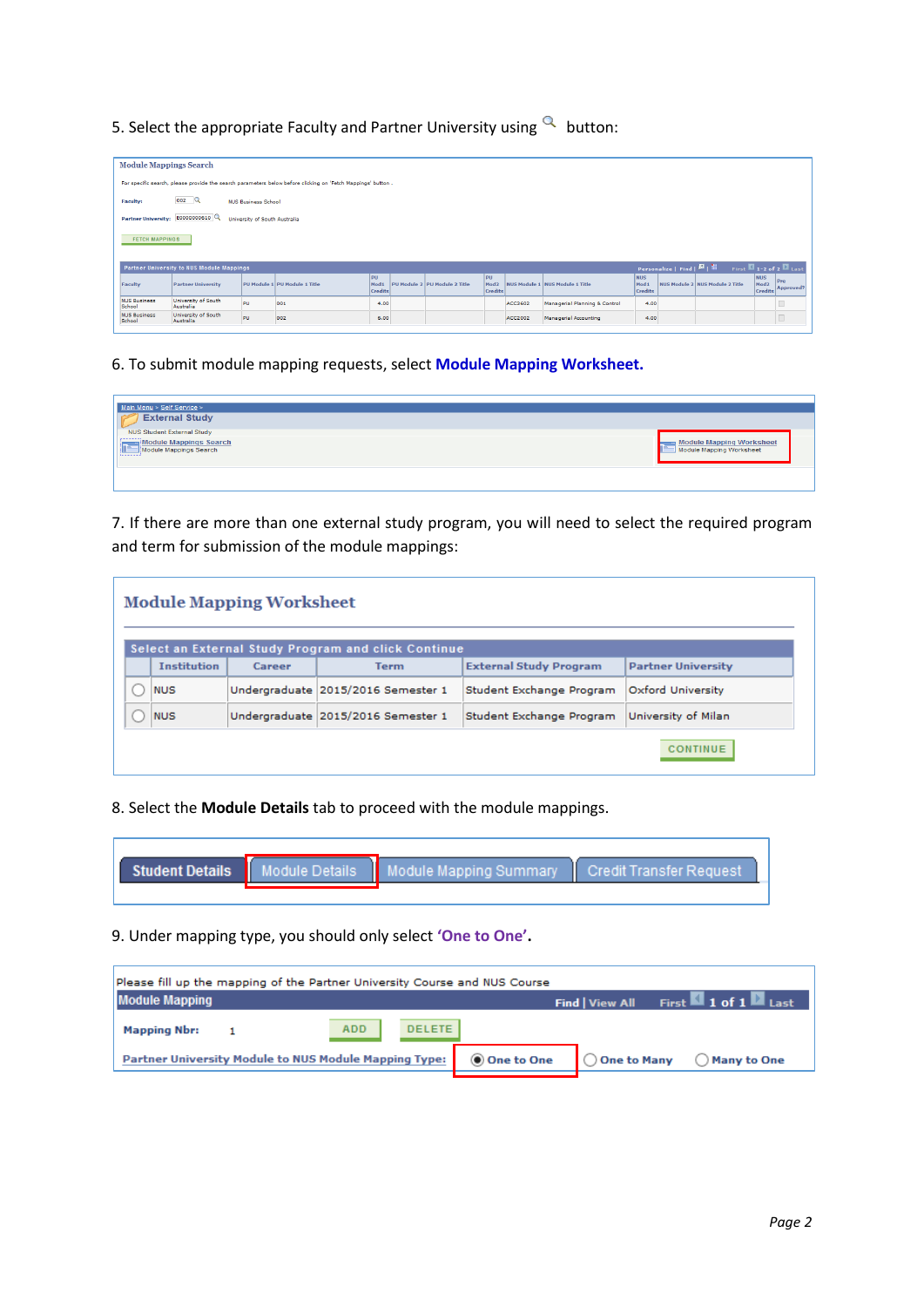10. Enter the information of the Partner University module (field denoted with \* is compulsory).

| <b>Partner University Module</b>                       |                                      |  |  |  |  |
|--------------------------------------------------------|--------------------------------------|--|--|--|--|
| *Module Code:                                          | *Subject<br>*Course Nbr<br>PU<br>001 |  |  |  |  |
| *Module Title:<br>*Units/Credits:<br>*Module Synopsis: | Partner Uni Module 1<br>8.00         |  |  |  |  |
| Partner Uni Module 1                                   |                                      |  |  |  |  |

If there is no module code, please enter 'PU' under **'Subject'** and running numbers for **'Course Nbr'**, if there are more than one Partner University module without module code (see example in the picture above).

11. Enter the corresponding NUS Module to map to. You can either enter the subject area under **'Module Subject Area'** or select using a button. Similarly, for **'Module Catalog Nbr'**, enter the catalog number or select using  $\alpha$  button.

| <b>NUS Module</b>     |                         |
|-----------------------|-------------------------|
| *Module Subject Area: | Q<br>EC                 |
| *Module Catalog Nbr:  | Q<br>1301               |
| <b>Course ID:</b>     | 000622                  |
| Offer Nhr:            | 1                       |
| <b>Module Title:</b>  | Principles of Economics |
| <b>Units/Credits:</b> | 4.000                   |

## Important

- 1. There will be no mapping request for modules under Yale-NUS. All Yale-NUS modules are FASS-related and should be directed to the appropriate Department/Dean's Office.
- 2. For modules that are FASS related with no distinct FASS discipline, please select AX coded dummy codes.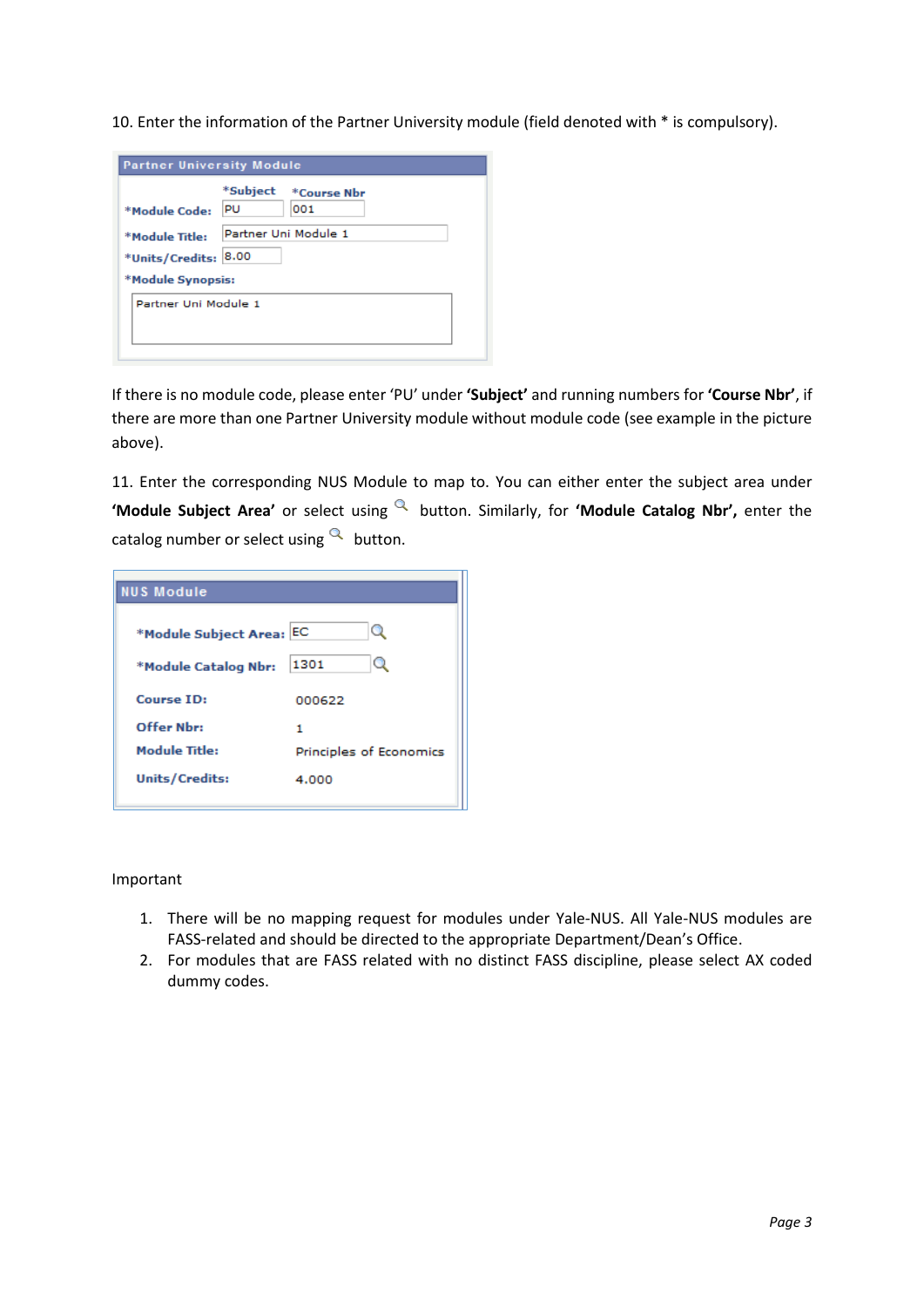12. Enter the other information of the Partner University module under the section **'Partner University – Additional Information'**.

| <b>T</b> Partner University - Additional Information        |                                  |               |                             |                      |               |  |
|-------------------------------------------------------------|----------------------------------|---------------|-----------------------------|----------------------|---------------|--|
| <b>Module Components</b>                                    | <b>Contact hours</b><br>per week | <b>Remark</b> | <b>Assignment</b><br>Method | Weightage(in<br>9/0) | <b>Remark</b> |  |
| Lecture                                                     | 0.00                             |               | Exam                        | 0.00                 |               |  |
| <b>Tutorials</b>                                            | 0.00                             |               | Assignments                 | 0.00                 |               |  |
| Practicals/Lab                                              | 0.00                             |               | Quiz                        | 0.00                 |               |  |
| Others                                                      | 0.00                             |               | Others                      | 0.00                 |               |  |
| <b>Weeks of Instruction:</b><br>Total Weightage(in %): 0.00 |                                  |               |                             |                      |               |  |
| <b>URL for Module Details:</b>                              |                                  |               |                             |                      |               |  |
| <b>Other Information:</b>                                   |                                  |               |                             |                      |               |  |

## Other Information

You are encouraged to provide information such as **Reading List, Topics Covered, and Lesson Objectives** etc. here. If you want to read law modules, you should also input the answers to the following questions here.

- 1. How many credits is this course rated at the host University? E.g. 6 ECTS = 4 MC
- 2. How many host university credits does your home faculty at NUS require you to do in a semester
- at the host university? E.g. 30 ECTS = 20 MC
- 3. Which semester and AY are you going or have gone for exchange? E.g. Semester 1, AY2016/17

The MC Ratios are indicated here: [http://www.fas.nus.edu.sg/intl/special\\_prog/mcratio.html](http://www.fas.nus.edu.sg/intl/special_prog/mcratio.html)

**Please do ensure that you provide a usable link. Please do not provide us with a link to the partner university course portal that will require us to search for the module. Please provide us with a URL that leads directly to the website with the module details.**

For language modules, please provide the following information.

- 1. Module description
- 2. Detailed course content
- 3. Course syllabus (progression) and grammar
- 4. Course Structure (number of hours; weekly and total)
- 5. URL to course website or email from course coordinator

13. After entering all the information, click 'Save' at the bottom of the page to save the entries. You can click the 'Save' button at any time of entering any information.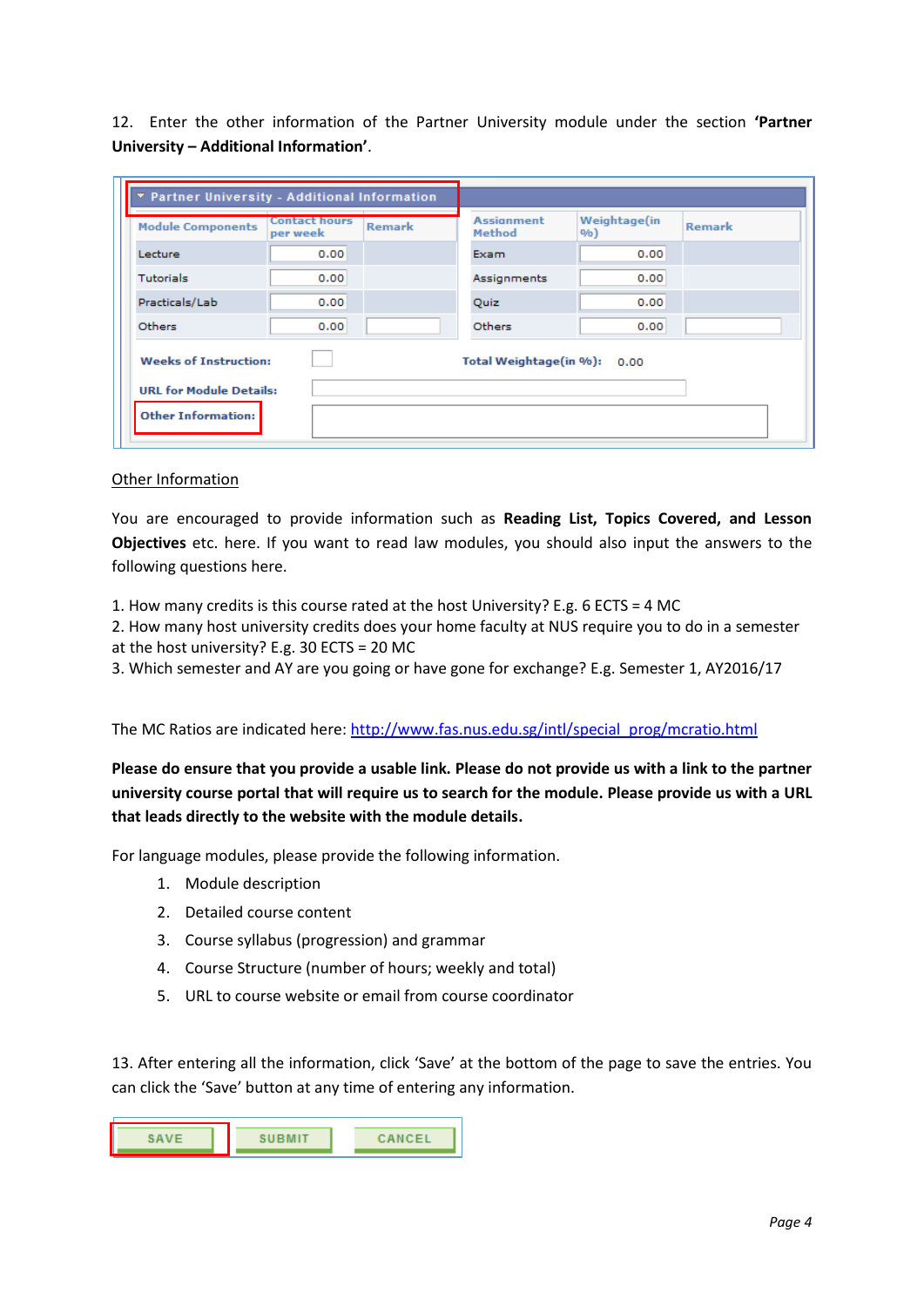14. To add another module mapping, click the 'Add' button at **'Mapping Nbr'** on the top of the page.

|                       | Please fill up the mapping of the Partner University Course and NUS Course |     |        |            |               |                                   |
|-----------------------|----------------------------------------------------------------------------|-----|--------|------------|---------------|-----------------------------------|
| <b>Module Mapping</b> |                                                                            |     |        |            |               | Find   View All First 1 of 1 Last |
| <b>Mapping Nbr:</b>   |                                                                            | ADD | DELETE |            |               |                                   |
|                       | Partner University Module to NUS Module Mapping Type:                      |     |        | One to One | ◯ One to Many | ( ) Many to One                   |

Note that the Mapping Number will increase when you add a new mapping.

|                       | Please fill up the mapping of the Partner University Course and NUS Course |                                                                 |
|-----------------------|----------------------------------------------------------------------------|-----------------------------------------------------------------|
| <b>Module Mapping</b> |                                                                            | Find   View All First $\blacksquare$ 2 of 2 $\blacksquare$ Last |
| <b>Mapping Nbr:</b>   | <b>DELETE</b><br><b>ADD</b>                                                |                                                                 |

15. Follow steps 9 to 11 to enter the Partner University module information and corresponding NUS module to map to.

16. After all entries have been saved, click 'Submit' at the bottom of the page to submit the module mappings for assessment by the Faculty/Department administrators.

| <b>Mapping Status:</b> | <b>Not Submitted</b>        |  |
|------------------------|-----------------------------|--|
| <b>Processed By:</b>   | <b>Processed Date/Time:</b> |  |
| <b>Comments:</b>       |                             |  |
|                        |                             |  |
| <b>Created By:</b>     | <b>Created Date/Time:</b>   |  |

17. After submission, the mapping status for each mapping will show 'Pending Approval'.

| <b>Mapping Status:</b> | Pending Approval |                             |  |
|------------------------|------------------|-----------------------------|--|
|                        |                  |                             |  |
| <b>Processed By:</b>   |                  | <b>Processed Date/Time:</b> |  |
| <b>Comments:</b>       |                  |                             |  |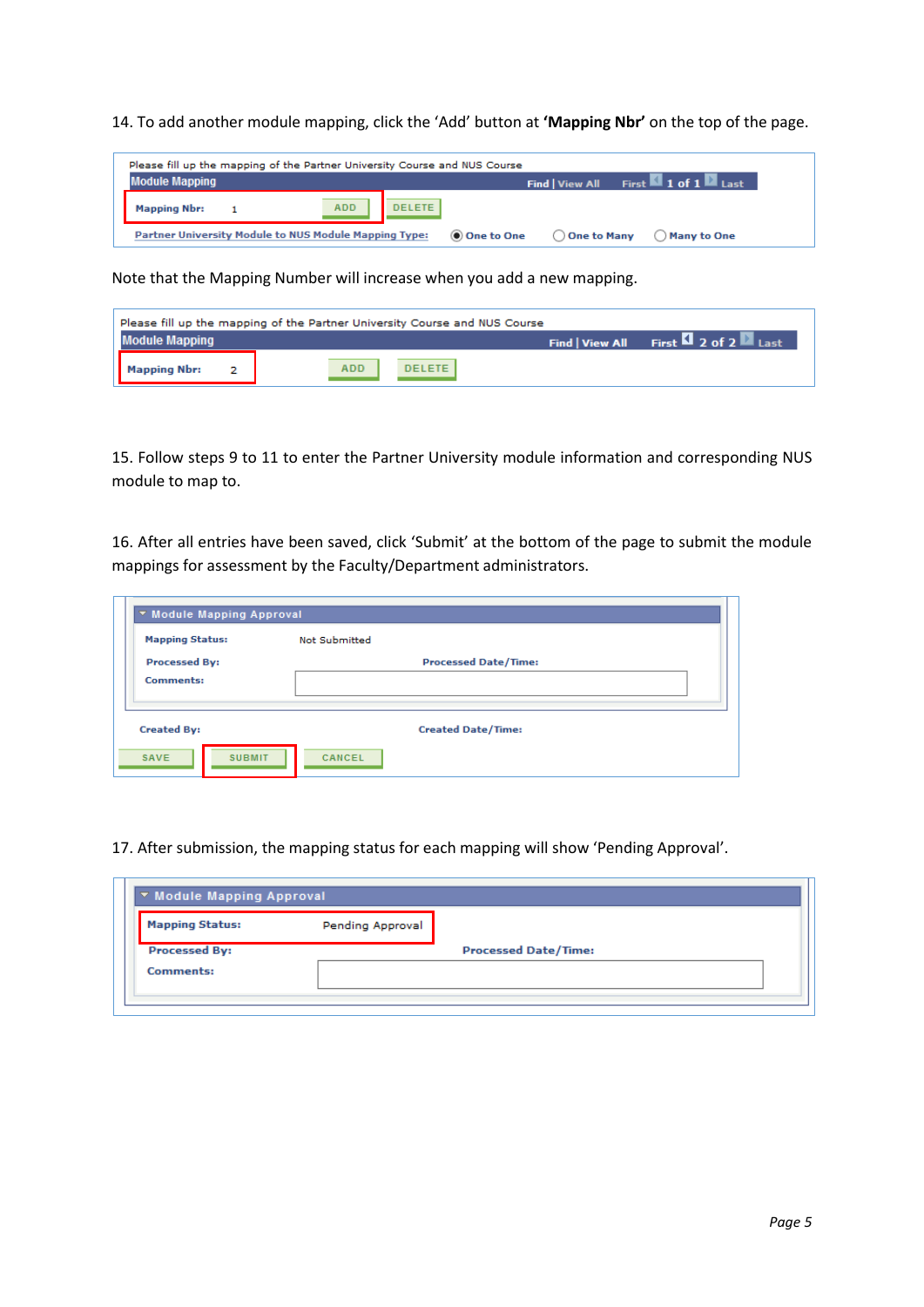18. You can also refer to the summary of the module mappings request submitted under **Module Mapping Summary** tab.

|                              |                            | NNNNNNNNN NNNNNNNNNN NNNNN  |                                       |                        |                                     |                                      |                                     |                                                        |                            |                       |
|------------------------------|----------------------------|-----------------------------|---------------------------------------|------------------------|-------------------------------------|--------------------------------------|-------------------------------------|--------------------------------------------------------|----------------------------|-----------------------|
|                              | <b>Partner University:</b> | Oxford University           |                                       |                        |                                     |                                      |                                     | <b>Term Applying For:</b>                              | 2015/2016 Semester 1       |                       |
| <b>Mapping</b><br><b>Nbr</b> | Mapping<br>Seq Nbr         | <b>PU Module</b><br>Subject | <b>PU Module</b><br><b>Course Nbr</b> | <b>PU Module Title</b> | <b>PH</b><br>Module<br><b>Units</b> | <b>NUS</b><br><b>Subject</b><br>Area | <b>NUS</b><br>Catalog<br><b>Nbr</b> | <b>NUS Module Title</b>                                | <b>NUS</b><br>Module<br>MC | <b>Mapping Status</b> |
| 1                            |                            | PU                          | 001                                   | Partner Uni Module 1   | 8.00                                | EC                                   | 1301                                | Principles of Economics                                | 4.000                      | Pending<br>Approval   |
| $\overline{2}$               |                            | PU                          | 002                                   | Partner Uni Module 2   | 8.00                                | <b>CM</b>                            | 1111                                | Inorganic Chemistry 1                                  | 4.000                      | Pending<br>Approval   |
| $\overline{\mathbf{2}}$      | 2                          | PU                          | 002                                   | Partner Uni Module 2   | 8.00                                | CM                                   | 1502                                | General and Physical<br><b>Chemistry for Engineers</b> | 4.000                      | Pending<br>Approval   |
| з                            |                            | PU                          | 003                                   | Partner Uni Module 3   | 4.00                                | MA                                   | 2202                                | Algebra I                                              | 4,000                      | Pending<br>Approval   |
| в                            | 2                          | PU                          | 004                                   | Partner Uni Module 4   | 2.00                                | MA                                   | 2202                                | Algebra I                                              | 4.000                      | Pending<br>Approval   |

19. When the administrator is assessing your mapping applications, you may receive an email notification requesting for more information on one of the mappings submitted. You can log in to the system, proceed to the mapping and provide the additional information under the section **'Partner University – Additional Information'**:

|                                                  | Partner University Module to NUS Module Mapping Type:                        | <b>® One to One</b>    | <b>One to Many</b>           | Many to One                                     |
|--------------------------------------------------|------------------------------------------------------------------------------|------------------------|------------------------------|-------------------------------------------------|
|                                                  |                                                                              |                        | <b>Find   View All</b>       | First $\blacksquare$ 1 of 1 $\blacksquare$ Last |
| <b>Mapping Sequence Nbr:</b>                     | $\mathbf{r}$                                                                 |                        |                              |                                                 |
| <b>Partner University Module</b>                 |                                                                              | <b>NUS Module</b>      |                              |                                                 |
| *Module Code:<br>$P+1$                           | *Subject *Course Nbr<br>005                                                  |                        | *Module Subject Area: CM     |                                                 |
| *Module Title:                                   | Partner Uni Module 5                                                         |                        | *Module Catalog Nbr:<br>3251 |                                                 |
| *Units/Credits: 4.00                             |                                                                              | <b>Course ID:</b>      |                              | 000359                                          |
| *Module Synopsis:<br><b>Partner Uni Module 5</b> |                                                                              | Offer Nbr:             | $\mathbf{1}$                 |                                                 |
|                                                  |                                                                              | <b>Module Title:</b>   |                              | Nanochemistry                                   |
|                                                  |                                                                              |                        | <b>Units/Credits:</b>        | 4.000                                           |
|                                                  |                                                                              |                        |                              |                                                 |
|                                                  | <b>T</b> Partner University - Additional Information<br><b>Contact hours</b> | Assignment             | Weightage(in                 |                                                 |
| <b>Module Components</b>                         | Remark<br>per week                                                           | Method                 | 9/6                          | Remark                                          |
|                                                  | O.OO                                                                         | Exam                   | O.OO                         |                                                 |
| Lecture                                          |                                                                              |                        |                              |                                                 |
| Tutorials                                        | O.OO                                                                         | Assignments            | 0.00                         |                                                 |
| Practicals/Lab                                   | O.OO                                                                         | Quiz                   | 0.00                         |                                                 |
| Others                                           | 0.00                                                                         | Others                 | 0.00                         |                                                 |
| <b>Weeks of Instruction:</b>                     |                                                                              | Total Weightage(in %): | 0.00                         |                                                 |
| <b>URL for Module Details:</b>                   |                                                                              |                        |                              |                                                 |
| <b>Other Information:</b>                        |                                                                              |                        |                              |                                                 |
|                                                  |                                                                              |                        |                              |                                                 |
| * Module Mapping Approval                        |                                                                              |                        |                              |                                                 |

20. If you receive an email notification requesting for addtional information on one of the mappings submitted, you can make the necessary changes required for the remapping (for example, change the NUS module or change the Partner University module and its information).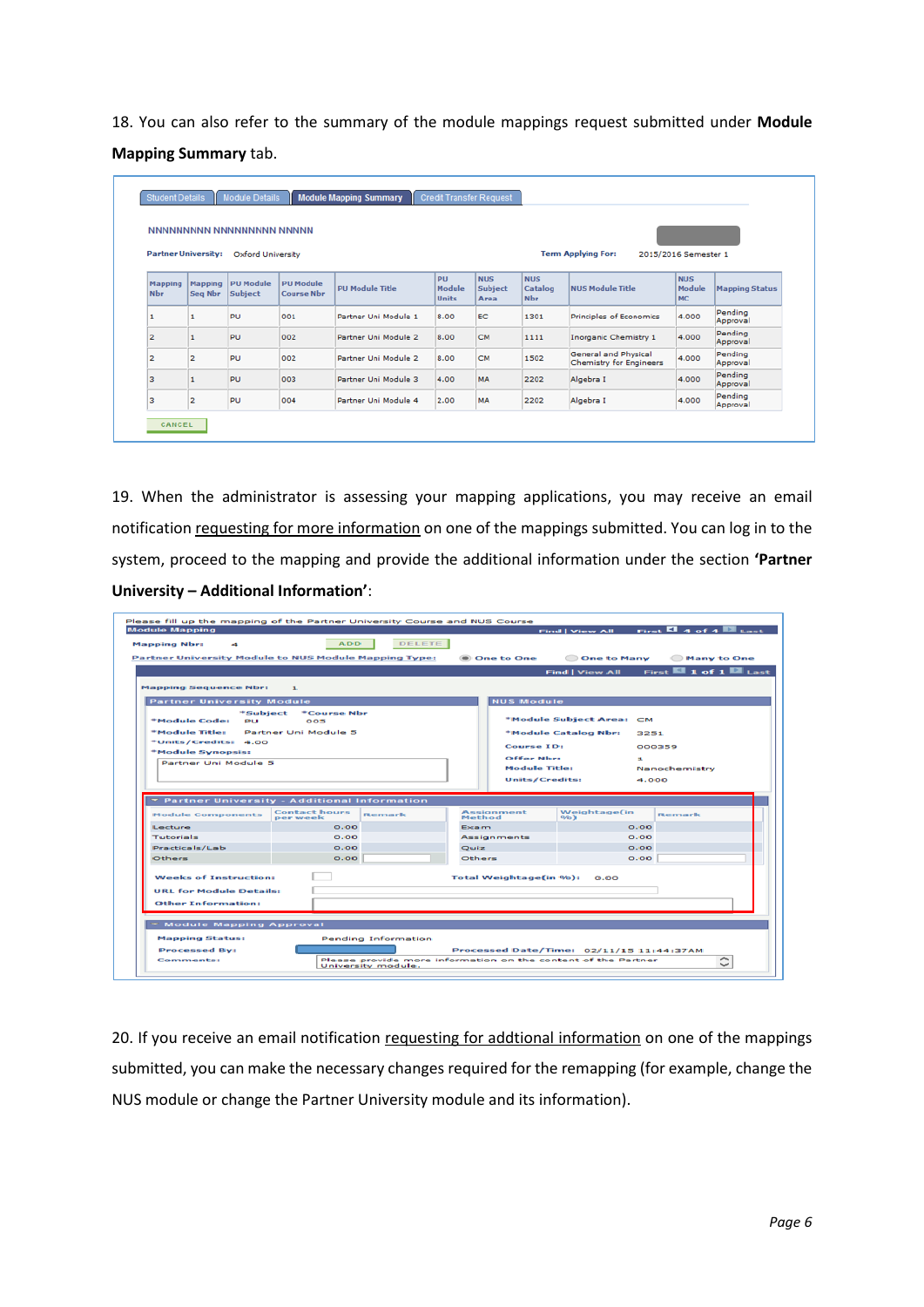| <b>Module Mapping</b><br><b>ADD</b><br><b>Mapping Nbr:</b><br>5<br>Partner University Module to NUS Module Mapping Type:<br><b>ADD</b><br><b>Mapping Sequence Nbr:</b><br>$\mathbf{1}$<br><b>Partner University Module</b><br>*Course Nbr<br>*Subject<br>PU<br>006<br>*Module Code:<br>Partner Uni Module 6<br>*Module Title:<br>*Units/Credits: 6.00<br>*Module Synopsis: | <b>DELETE</b><br><b>DELETE</b> |               | One to One<br><b>NUS Module</b>                 | <b>Find   View All</b><br>O One to Many<br><b>Find   View All</b><br>*Module Subject Area: MA |              | First $\Box$ 5 of 5 $\Box$ Last<br>◯ Many to One<br>First $\blacksquare$ 1 of 1 $\blacksquare$ Last<br>Q |
|----------------------------------------------------------------------------------------------------------------------------------------------------------------------------------------------------------------------------------------------------------------------------------------------------------------------------------------------------------------------------|--------------------------------|---------------|-------------------------------------------------|-----------------------------------------------------------------------------------------------|--------------|----------------------------------------------------------------------------------------------------------|
|                                                                                                                                                                                                                                                                                                                                                                            |                                |               |                                                 |                                                                                               |              |                                                                                                          |
|                                                                                                                                                                                                                                                                                                                                                                            |                                |               |                                                 |                                                                                               |              |                                                                                                          |
|                                                                                                                                                                                                                                                                                                                                                                            |                                |               |                                                 |                                                                                               |              |                                                                                                          |
|                                                                                                                                                                                                                                                                                                                                                                            |                                |               |                                                 |                                                                                               |              |                                                                                                          |
|                                                                                                                                                                                                                                                                                                                                                                            |                                |               |                                                 |                                                                                               |              |                                                                                                          |
|                                                                                                                                                                                                                                                                                                                                                                            |                                |               |                                                 |                                                                                               |              |                                                                                                          |
|                                                                                                                                                                                                                                                                                                                                                                            |                                |               |                                                 |                                                                                               |              |                                                                                                          |
|                                                                                                                                                                                                                                                                                                                                                                            |                                |               |                                                 |                                                                                               |              |                                                                                                          |
|                                                                                                                                                                                                                                                                                                                                                                            |                                |               |                                                 | *Module Catalog Nbr:                                                                          | <b>2101S</b> | Q                                                                                                        |
|                                                                                                                                                                                                                                                                                                                                                                            |                                |               | <b>Course ID:</b>                               |                                                                                               | 002098       |                                                                                                          |
|                                                                                                                                                                                                                                                                                                                                                                            |                                |               | Offer Nbr:                                      |                                                                                               |              |                                                                                                          |
| Partner Uni Module 6                                                                                                                                                                                                                                                                                                                                                       |                                |               | <b>Module Title:</b>                            |                                                                                               | ı            | Linear Algebra II (S)                                                                                    |
|                                                                                                                                                                                                                                                                                                                                                                            |                                |               |                                                 |                                                                                               |              |                                                                                                          |
|                                                                                                                                                                                                                                                                                                                                                                            |                                |               | <b>Units/Credits:</b>                           |                                                                                               | 5.000        |                                                                                                          |
| <b>T</b> Partner University - Additional Information                                                                                                                                                                                                                                                                                                                       |                                |               |                                                 |                                                                                               |              |                                                                                                          |
|                                                                                                                                                                                                                                                                                                                                                                            |                                |               | <b>Assignment</b>                               |                                                                                               |              |                                                                                                          |
| <b>Contact hours</b><br><b>Module Components</b><br>per week                                                                                                                                                                                                                                                                                                               | Remark                         | Method        |                                                 | Weightage(in<br>9/0)                                                                          |              | Remark                                                                                                   |
| Lecture<br>8.00                                                                                                                                                                                                                                                                                                                                                            |                                | Exam          |                                                 | 80.00                                                                                         |              |                                                                                                          |
| Tutorials<br>10.00                                                                                                                                                                                                                                                                                                                                                         |                                |               | Assignments                                     | 20.00                                                                                         |              |                                                                                                          |
| Practicals/Lab<br>0.00                                                                                                                                                                                                                                                                                                                                                     |                                | Quiz          |                                                 | 0.00                                                                                          |              |                                                                                                          |
| 0.00<br><b>Others</b>                                                                                                                                                                                                                                                                                                                                                      |                                | <b>Others</b> |                                                 | 0.00                                                                                          |              |                                                                                                          |
| <b>Weeks of Instruction:</b>                                                                                                                                                                                                                                                                                                                                               |                                |               | Total Weightage(in %): 100.00                   |                                                                                               |              |                                                                                                          |
| <b>URL for Module Details:</b>                                                                                                                                                                                                                                                                                                                                             |                                |               |                                                 |                                                                                               |              |                                                                                                          |
| Other Information:                                                                                                                                                                                                                                                                                                                                                         |                                |               |                                                 |                                                                                               |              |                                                                                                          |
|                                                                                                                                                                                                                                                                                                                                                                            |                                |               |                                                 |                                                                                               |              |                                                                                                          |
| ▼ Module Mapping Approval                                                                                                                                                                                                                                                                                                                                                  |                                |               |                                                 |                                                                                               |              |                                                                                                          |
| <b>Mapping Status:</b><br><b>Remapping Required</b>                                                                                                                                                                                                                                                                                                                        |                                |               |                                                 |                                                                                               |              |                                                                                                          |
| <b>Processed By:</b>                                                                                                                                                                                                                                                                                                                                                       |                                |               |                                                 | Processed Date/Time: 02/11/15 11:54:43AM                                                      |              |                                                                                                          |
| <b>Comments:</b>                                                                                                                                                                                                                                                                                                                                                           |                                |               | Please select another NUS module for remapping. |                                                                                               |              |                                                                                                          |

21. You will receive an email notification for any module mapping that has been approved. The mapping status will be updated to 'Approved'.

|                      | Approved |                                          |
|----------------------|----------|------------------------------------------|
| <b>Processed By:</b> |          | Processed Date/Time: 02/11/15 12:10:50PM |

22. You will also receive an email notification for any module mapping that has been rejected. The mapping status will be updated to 'Rejected'.

| <b>Mapping Status:</b> | Rejected |                                          |
|------------------------|----------|------------------------------------------|
| <b>Processed By:</b>   |          | Processed Date/Time: 02/11/15 12:09:36PM |